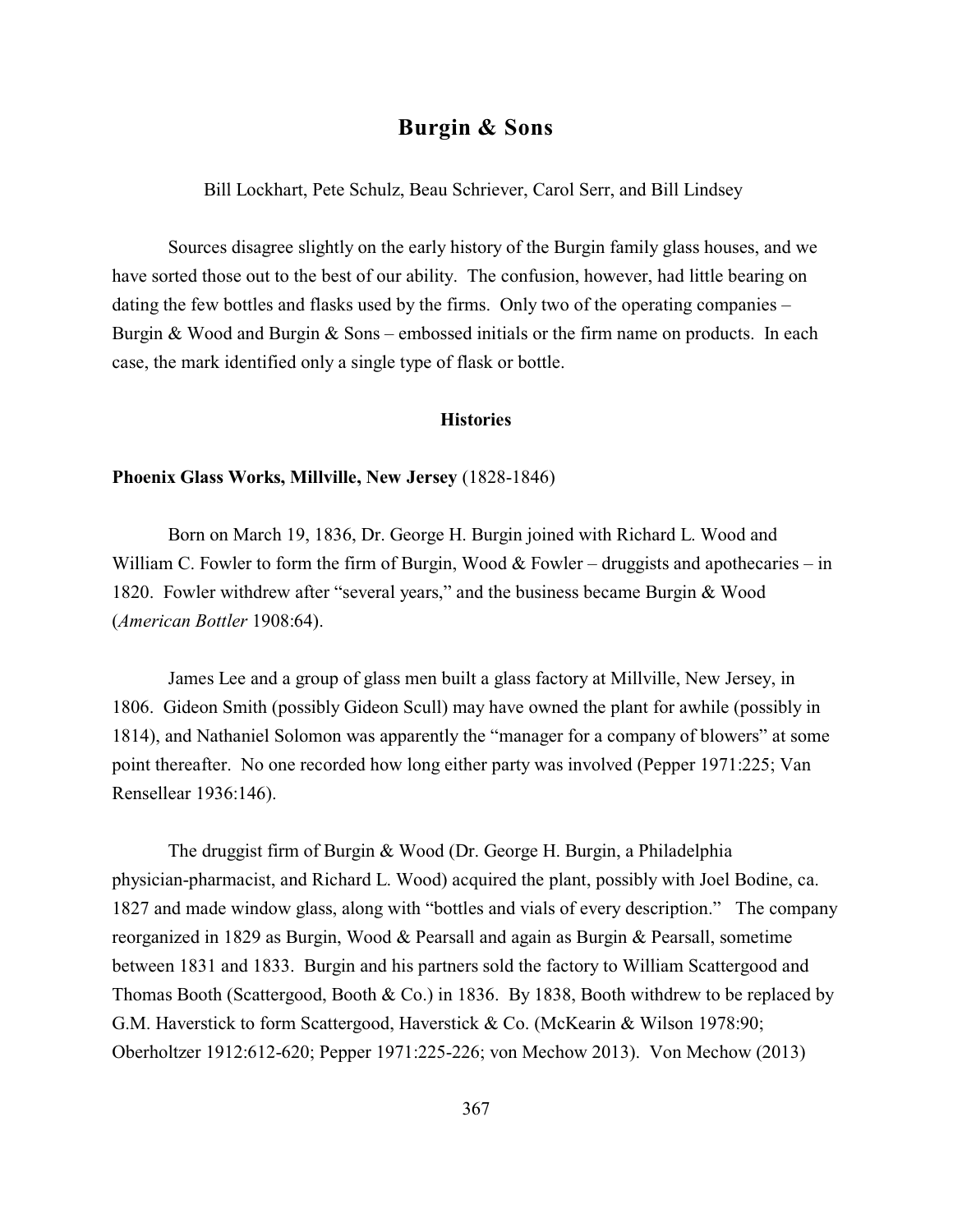noted that the earliest evidence for the Phoenix Glass Works name was in 1840. Later, the Millville plant became the original factory of Whitall, Tatum & Co.

#### **Containers and Marks**

### **B&W** (1828-1829)



Figure 1 – B&W flask (Great American Bottles)

Knittle (1927:441) identified the "B.&W." mark as belonging to Bryce & Walker. Toulouse (1971:98) called the company Bryce, Walker & Co. and dated the firm 1865-1886. McKearin & Wilson

heel below an eagle. They described the finish as a "rolled-over sloping collar." The base of the flask had a pontil mark, but the authors clarified that only two specimens were known and they could not identify the manufacturer (Figures 1 & 2). Hawkins (2009:91-101)

(1978:555) illustrated a flask with "B&W" in script letters on the front

Figure 2 – B&W flask (McKearin & Wilson 1978:555)

discussed six separate companies associated with the Bryce brothers of Pittsburgh, including Bryce, Walker & Co. None of them were called Bryce & Walker.

We consider Burgin & Wood to be a much better choice. The firm was only in business for one or two years, a time period which fits well with only two flasks being known with the mark. The plant advertised itself as manufacturing bottles.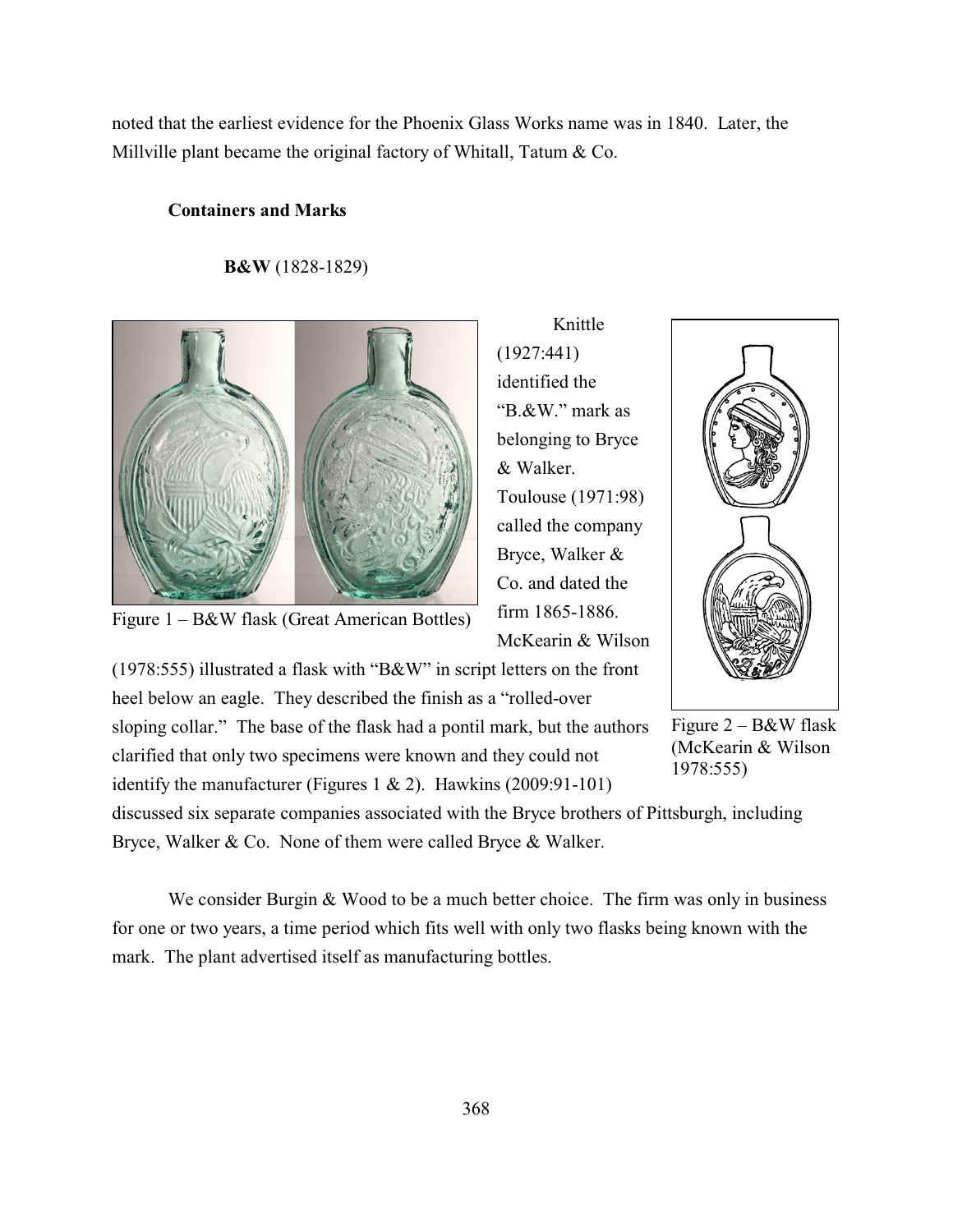### **PHOENIX GLASS WORKS, PHIL A**

Von Mechow (2013) listed two porter bottles embossed "PHOENIX GLASS WORKS, PHIL<sup>A</sup>" in a circle around the base (Figure 3). Although we have found no photographs of these, they were yellow-green in color, had "blob" finishes, and improved pontil scars. Each had the word "PATENT" embossed on its shoulder.



Figure 3 – Phoenix Glass Works logo (von Mechow 2013)

Von Mechow (2013) noted that the Phoenix Glass Works name

was first recorded in 1840 but was dropped by 1880. Assuming that the name was not used earlier, these bottles were likely made after the Burgin family had sold its interest, but there is a remote chance that the Phoenix name was used prior to the sale, and the Burgins made the bottles prior to the sale.

According to Von Mechow (2013), the name was embossed "around base rim." This sounds like the Rickett's plates that encircled the outer edge of the base, leaving the center free for empontiling of other working. Developed in 1812, the technology was used until ca. 1870s (see the section of A&DH Chambers for more discussion about the process).

**Early Philadelphia Firms** (1835-1853)

According to William Burgin's obituary in the *American Bottler* (1908:64):

In 1835, the firm which was now known as Burgin & Pearsall purchased at sheriff's sale an old glass factory located at what was then known as Franklin and Cherry Streets in Philadelphia but now known as Girard and Montgomery Avenues, the present location of the plant.

Oberholtzer (1912:614), however, claimed:

In 1846 Burgin & Pearsall sold their factories at Millville and built a glass-house on Cherry street above Franklin. This is now . . . the block bounded roughly by East Girard avenue, East Montgomery avenue, Moyer and Palmer streets.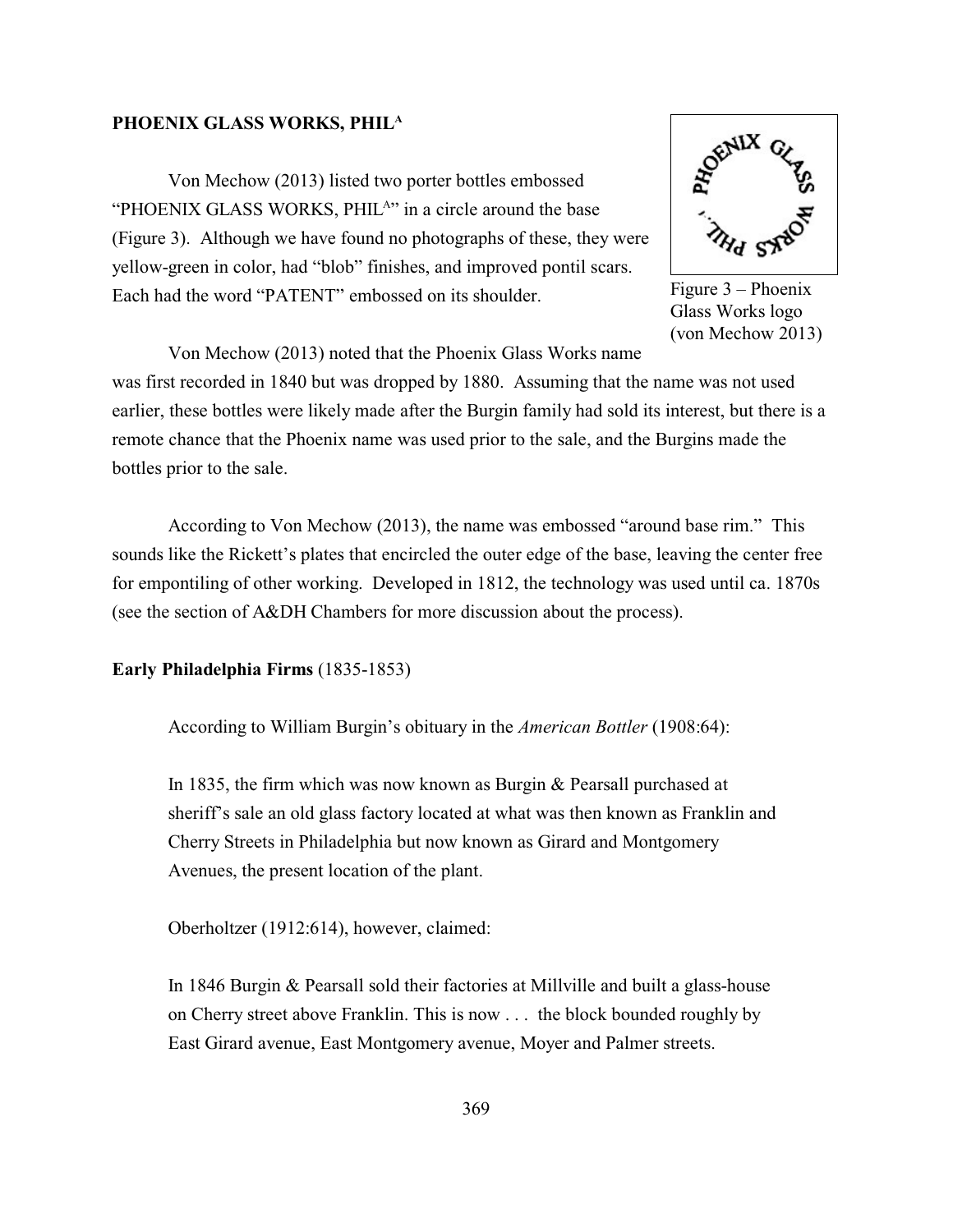There is virtually no question that the *American Bottler* is correct. The 1837 Philadelphia city directory listed the firm as "Burgin &. Pearsall, green glassware, 46 N. Front." That also makes better sense. If Burgin & Pearsall sold the Millville plant in 1836, it would not make sense that the firm waited ten years to build its Philadelphia plant in 1846.

Pearsall retired from the firm in 1848, and it was reorganized as Burgin, Fowler & Co., with Burgin, his oldest son, Dr. George H. Burgin, Jr., and William C. Fowler as the initial partners, with the office still at 46 N. Front St. Fowler withdrew in 1853, and the firm became Burgin & Sons (Oberholtzer 1912:614).

### **Burgin & Sons, Philadelphia, Pennsylvania** (1853-1908)

In 1853, Fowler withdrew from the partnership, while another son, Charles F. Burgin, was admitted, and the firm became Burgin & Sons. Two more sons, John H. and William N., were admitted in 1857 without any change in company name. In 1865, Burgin turned the entire operation of the glassworks over to his sons. He died in 1870 (Oberholtzer 1912:614-615).

During the 1850s, the company advertised itself as chemists as well as glassware manufacturers, specializing in the production of soda, sal soda, bicarbonate of soda, saleratus, Rochelle salts, and Seidlitz powders. The glassworks made black, green and "German flint" bottles, the wares being enumerated as homeopathic vials, prescription bottles, packing bottles, mustard, mineral water, porter and wine bottles, graduated measures, nursing bottles, glass syringes, and all kinds of druggists' glassware. They established agencies in various cities, including, by 1859, one in San Francisco, intended to serve the Pacific Coast market (*American Druggists' Circular* 1858; Freedley 1859:208, 277; *Alta California* 1859).

One furnace at the factory was devoted to "German flint glass" (imitation lead glass). Freedley (1859:277) claimed that:

although not as beautiful in appearance as Flint Glass containing lead, it is preferable to it for many purposes, particularly for holding acids and alkalies, as they have no effect upon it. It is a very strong variety of Glass, and is much used by Chemists, Apothecaries, and Perfumers; it can be colored, moulded, and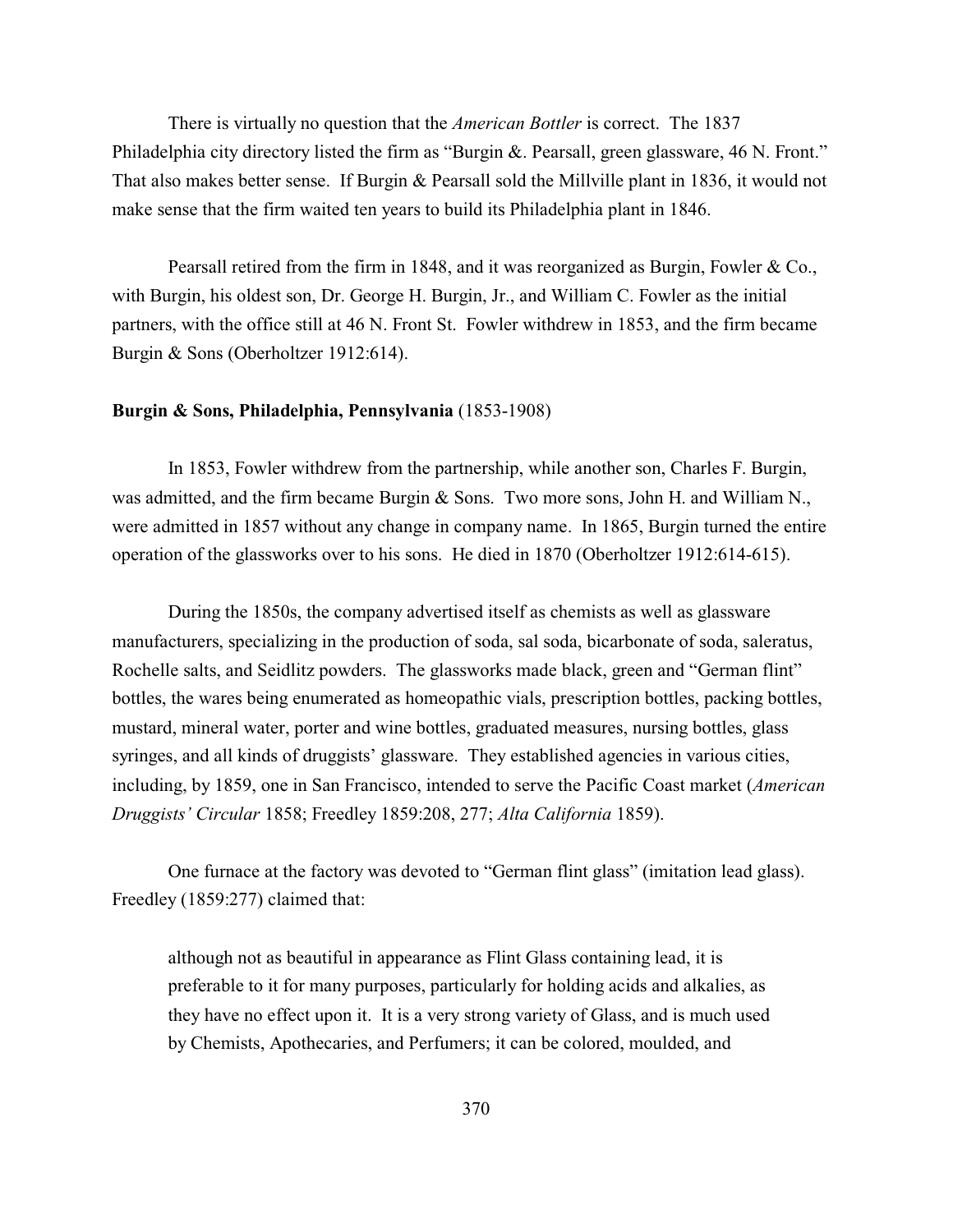pressed into all the various patterns and forms of Flint Glass, and is sold at intermediate prices between Green and Flint Glass.

By 1875, the firm had installed a Siemans gas furnace, manufacturing gas on the premises using coal and wood. The factory at this time was employing 77 men and 72 boys, with an annual production of almost 3.4 million bottles and other wares, valued at \$50,578 (*Crockery and Glass Journal* 1875; Grier 1877:713). However, on October 4, Burgin & Sons experienced a fire the resulted in \$20,000 in damage (Independence Hall Assoc. 2010).

Burgin & Sons experienced at least two more fires – in 1879 and 1887 (Von Mechow 2013). The plant may not have been badly damaged in the earlier fire. The 1880 Hexamer General Survey map called the business the Philadelphia Glass Works and illustrated a total of four furnaces, although one was unused. In addition, the plant had eight lehrs and one annealing oven. The property also included several other buildings, including a packing house, several storage facilities, an office, a blacksmith shop, and "pot ovens" for making clay pots to use with the furnaces.

In 1897, Burgin & Sons were listed in the "Green Bottle and Hollowware" section of a glass factory schedule and used 16 pots to make its products. The number had increased to 18 pots the following year (*National Glass Budget* 1897:7; 1898:7). On October 1, 1902, the family incorporated the business as the Burgin & Sons Glass Co. William Burgin, the last of the partners, died on May19, 1908, at the close of the 1907/08 blast, and the family decided not to continue the glassworks (*American Bottler* 1908:64; *Commoner and Glassworker* 1908a; 1908b; 1909). The firm continued to be listed in the Thomas Registers (1905:104, 578; 1912:481, 2727) – as making both green and flint glass and, separately, as making milk jars – until 1912, long after the plant had closed.

The firm, however, apparently continued to exist as a legal entity. On June 14, 1910, Burgin & Sons Glass Co., along with Bishop & Babcock, sued the law firm of Cann, Barrow & McIntire over the distribution of funds from a February 7, 1908, judgement – probably connected with the cessation of production at the Burgin & Sons plant. The original judgement, however, was affirmed by the court (*Southeastern Reporter* 1910:490-492).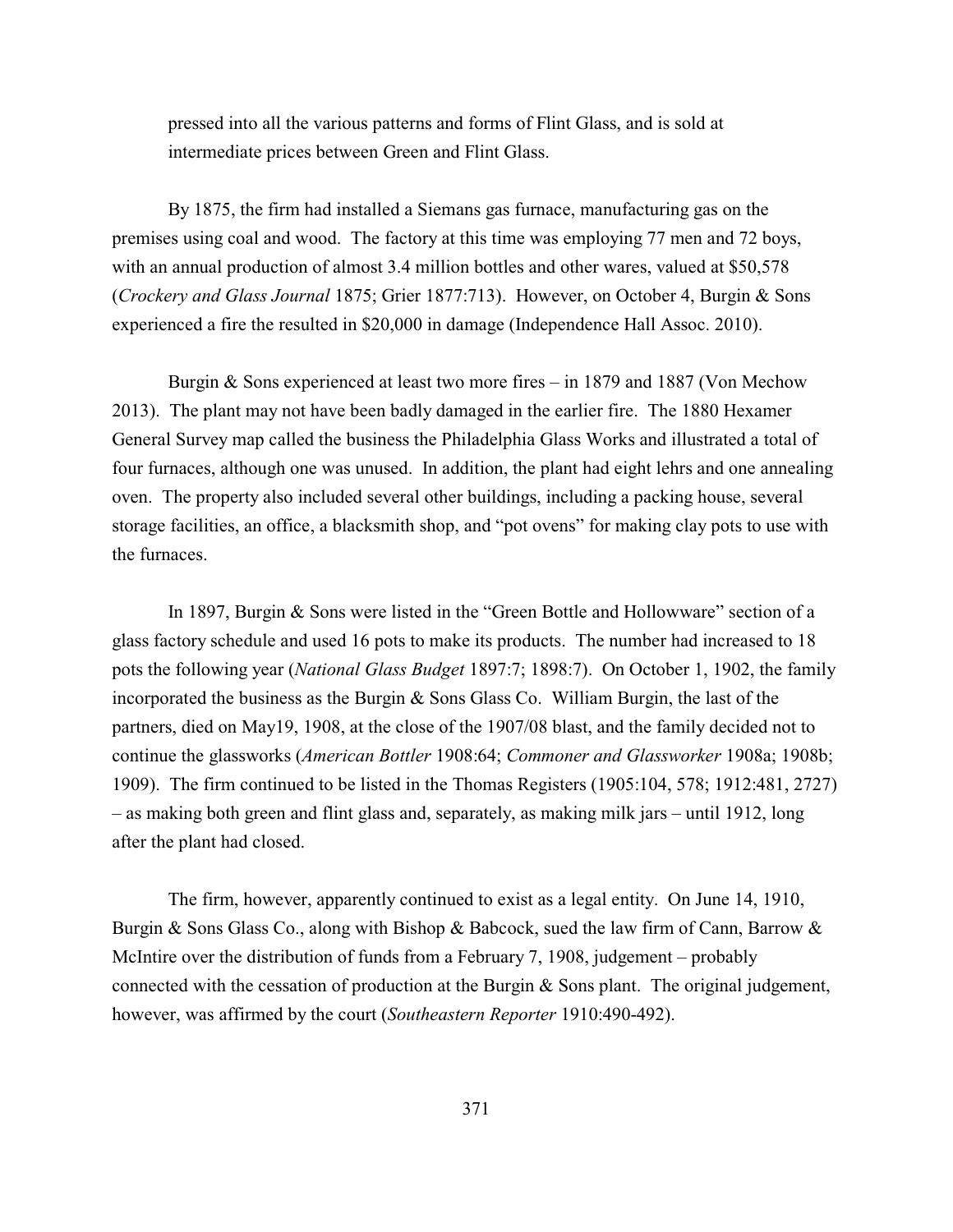## **Containers and Marks**

It is certain that most of the Burgin family glass houses used no logo to mark their products. Even the two that used marks did so sparingly, leaving most of their glassware unidentified.

### **PHILADA GLASSWORKS (arch) / BURGIN & SONS**



Figure 4 – Applied finish (eBay)

The only mark we have discovered for Burgin & Sons was on blob-top soda water bottles. All the bottles we have seen were virtually identical except for the color variations: aquas, greens, light blue, and a smokey colorless. Each bottle was topped with an applied "blob-top" finish (Figure 4). Because they were made by hand, the finishes varied, although all were rounded at the base and tapered upward to the rim.



Figure 5 – Iron pontil scar (eBay)

Each bottle had a short push-up or kick-up on the base with an iron pontil scar (Figure 5). Each body was embossed "PHILAD<sup>A</sup> GLASSWORKS (arch) / BURGIN & SONS (horizontal)" (Figure 6). At this point, we have not discovered any significant variations in the mark. Although Burgin &



Figure  $6$  – Burgin  $\&$ Sons soda bottle (eBay)

Sons were in business from 1853 to 1902, these bottles were probably made at some point between the beginning of the firm and the mid-1880s.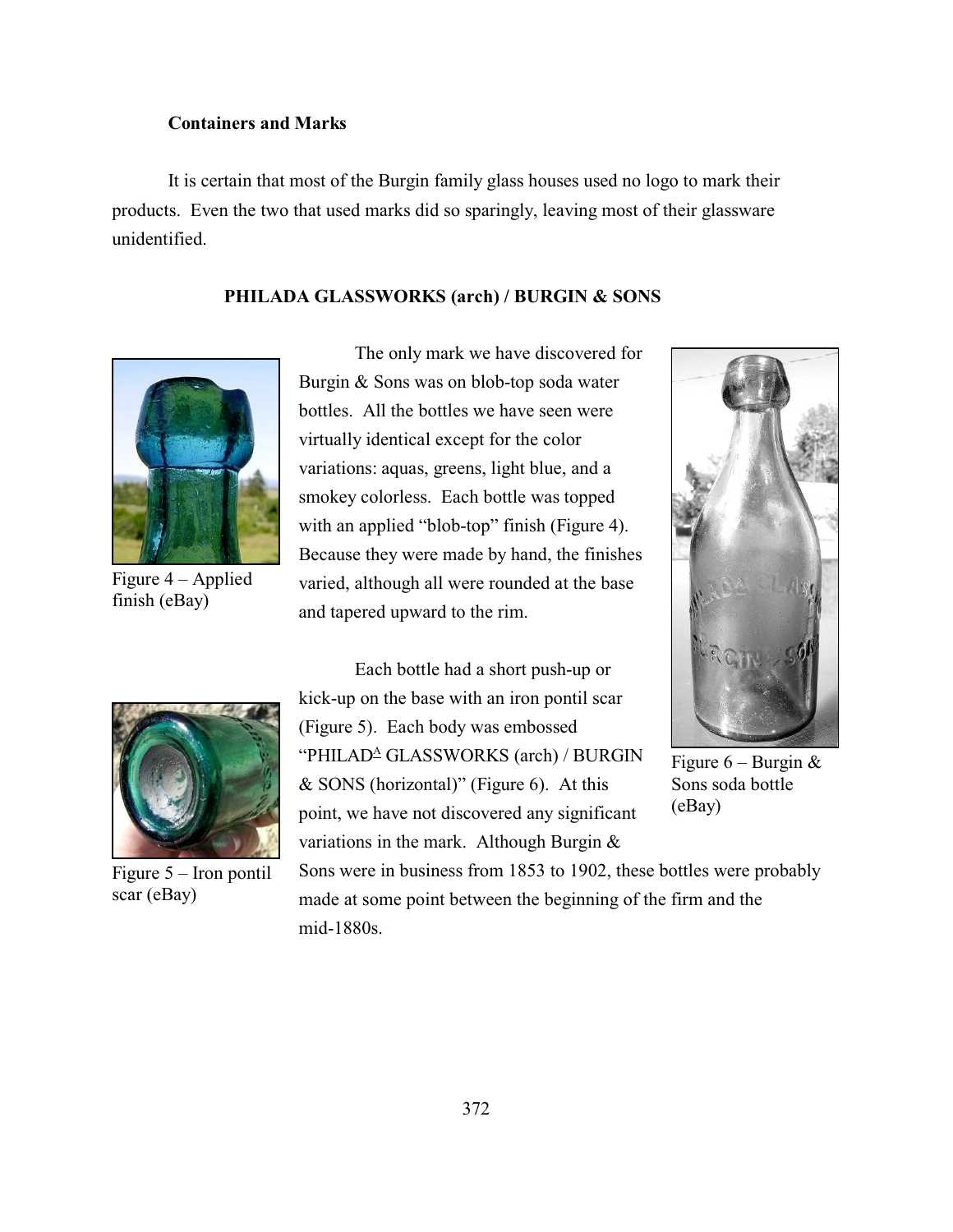### **Discussion and Conclusions**

Although the early history of the Millville glass house is confusing and contradictory, most dates are only in disagreement by one or two years. This is much more of an academic concern rather than having any real bearing on dating bottles. The flask with the B&W logo was very likely made during the 1828-1829 period.

Bottles with "BURGIN & SONS" marks were probably only made for a relatively short period of time. Unfortunately, we have no way of tracing the specific dates. Our estimate is based on manufacturing characteristics. Soda bottles of this style could have been made from the beginning of the firm until the Hutchinson style had completely dominated the market by the mid-1880s. We have neither discovered any other manufacturer's marks used by the glass house nor any other bottle types with the "BURGIN & SONS" mark.

These bottles have been found in San Francisco. Because the bottles were marked with both the name of the glass house and the location – an unusual occurrence at that period – they may only have been used in California. The plant and city location may have been used because the bottles were made at a point so distant from the sales outlet.

Porter bottles, embossed with the name of the Phoenix Glass Works, may have been used prior to the sale of the Millville works to Scattergood, Booth & Co. in 1836 or 1837, although they were probably made after that time.

#### **Sources**

#### *Alta California*

1859 Advertisement: "Burgin & Sons." *Alta California* (San Francisco) December 14.

# *American Bottler*

1908 "Obituary: William M. Buggin." *American Bottler* 28(6):64.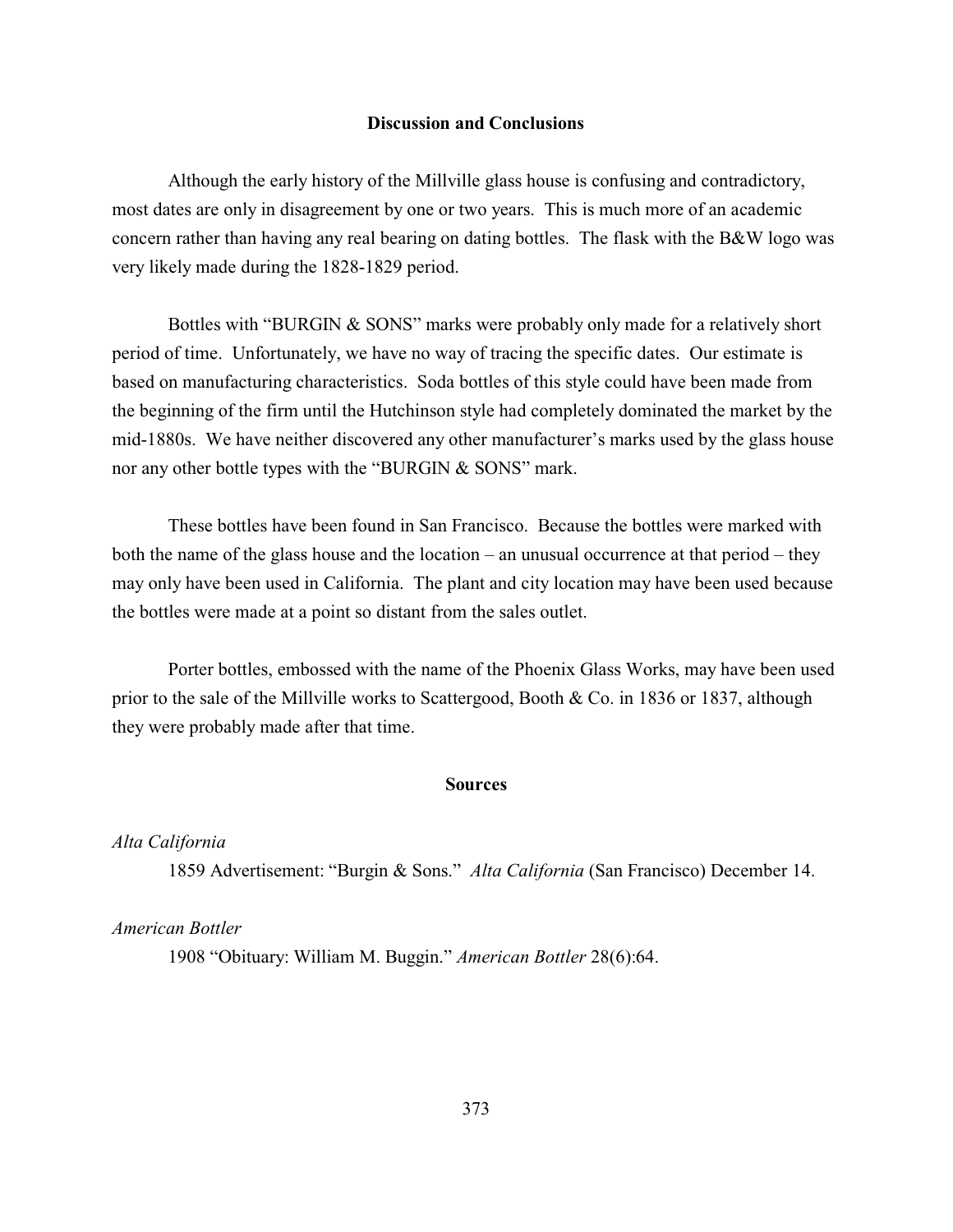*American Druggists' Circular*

1858 Advertisement: "Burgin & Sons." *American Druggists' Circular and Chemical Gazette*, July:141.

### *Commoner and Glassworker*

1908a "'Fire Over' at Burgin's Plant." *Commoner and Glassworker* 26(33):4. (May 30, 1908)

1908b "Will Not Operate This Season." *Commoner and Glassworker* 26(48):5. (September 5, 1908)

1909 "On the Banks of the Delaware." *Commoner and Glassworker* 27(33):16. (May 22, 1909)

### *Crockery and Glass Journal*

1875 "Philadelphia Trade Notes." *Crockery and Glass Journal* 1(24):13, 20.

### Freedley, Edwin T.

1859 *Philadelphia and its Manufactures*. Edward Young, Philadelphia.

### Grier, W. Hayes

1877 "Manufactures–Glass Works." *Annual Report of the Secretary of Internal Affairs of the Commonwealth of Pennsylvania* 4:711-714.

#### Hawkins, Jay W.

2009 *Glasshouses & Glass Manufacturers of the Pittsburgh Region, 1795-1910*. iUniverse, Inc., New York.

### Independence Hall Assoc.

2010 "Philadelphia History: Philadelphia Timeline, 1875." Independence Hall Assoc. <http://www.ushistory.org/philadelphia/timeline/1875.htm>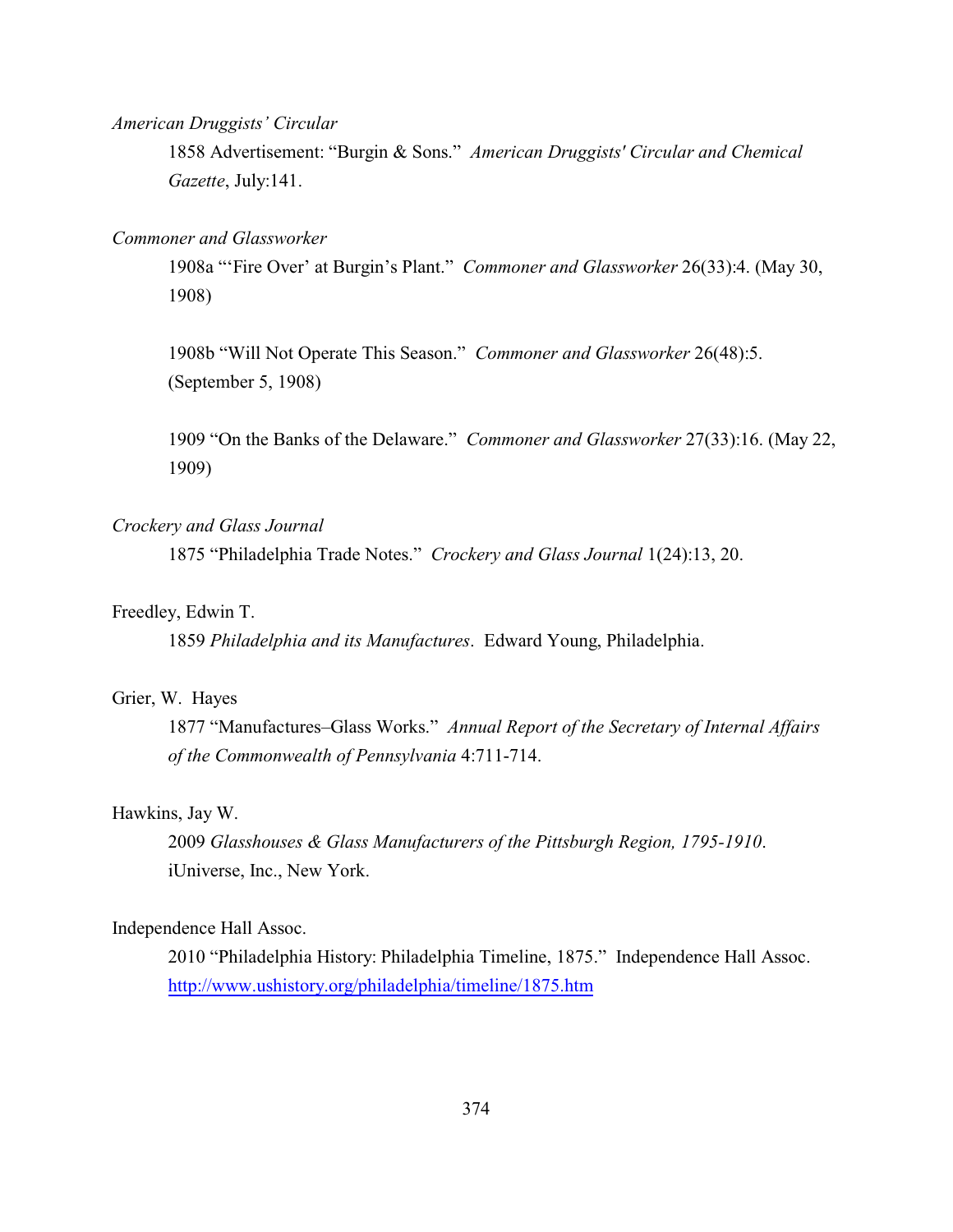### Knittle, Rhea Mansfield

1927 *Early American Glass*. Appleton-Century, New York.

#### McKearin, Helen and Kenneth M. Wilson

1978 *American Bottles & Flasks and Their Ancestry*. Crown Publishers, New York.

#### *National Glass Budget*

1897 "Glass Directory." *National Glass Budget* 12(42):7.

1898 "Flint, Green and Cathedral Glass Factories of the United States and Canada in Operation." *National Glass Budget* 13(38):7.

### Oberholtzer, Ellis Paxson

1912 *Philadelphia: A History of the City and its People*. Vol. 4. S.J. Clarke, Philadelphia.

### *Southeastern Reporter*

1910 *Southeastern Reporter*. Vol. 68. West Publishing Co., St. Paul.

#### Toulouse, Julian Harrison

1971 *Bottle Makers and Their Marks*. Thomas Nelson, New York.

### Thomas Publishing Co.

1905-1906 *The Buyers' Guide: Thomas' Register of American Manufacturers and First Hands in all Lines*. Thomas Publishing Co., New York.

1912 *Thomas' Register of American Manufacturers and First Hands in All Lines: A Classified Reference Book for Buyer and Sellers*. Thomas Publishing, New York.

### Von Mechow, Tod

2013 "Soda & Beer Bottles of North America: Bottle Attributes - Beer & Soda Bottle Manufacturers." <http://www.sodasandbeers.com/SABBottleManufBeerSoda.htm>